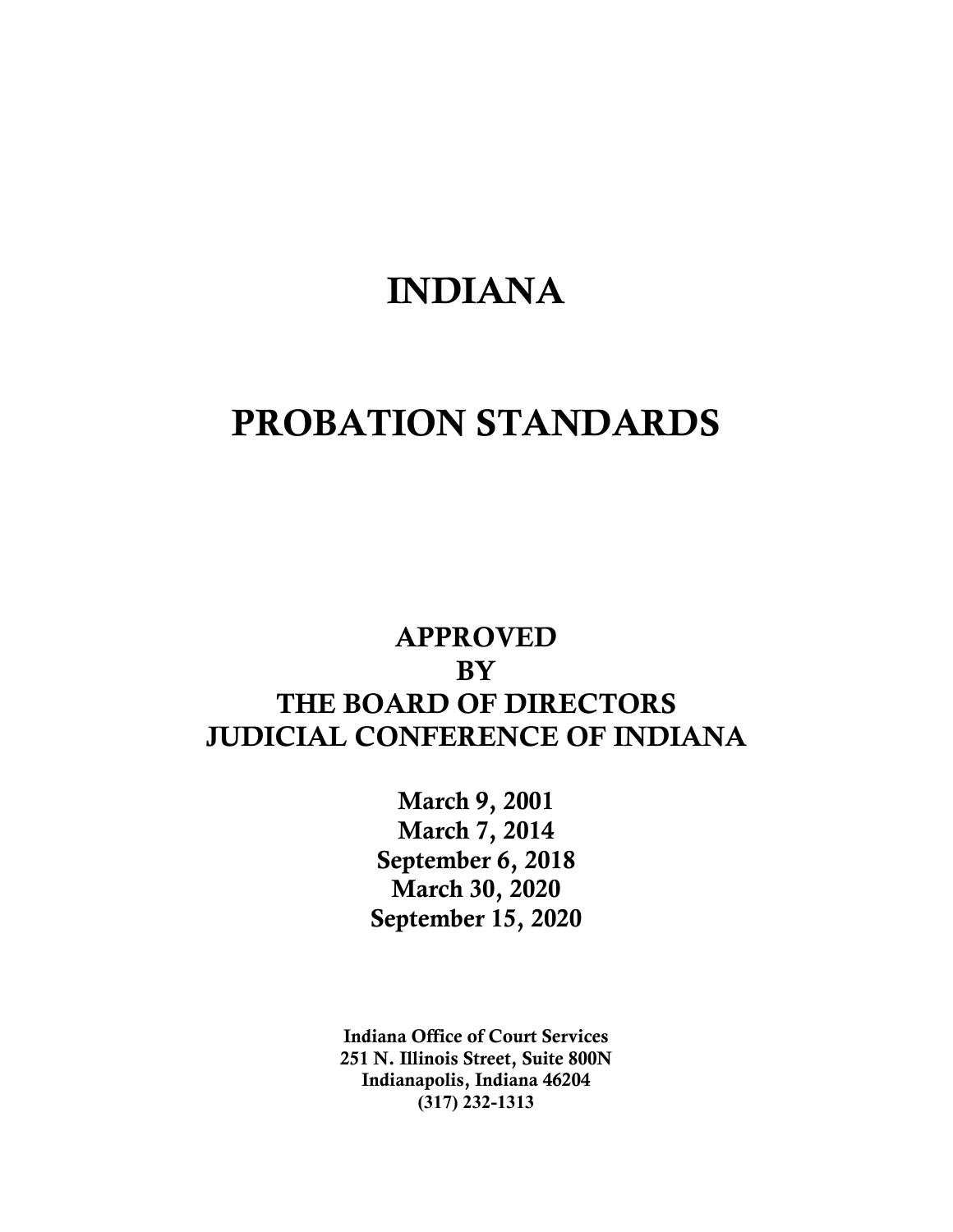# I. Definitions

Supervising Judge: the judge, judges, board of judges, or chief judge responsible for the governance/oversight of the probation department.

Department: an adult and/or juvenile probation department (county, city or town) created by a court or division of a court authorized to impose probation that is directed by a chief probation officer.

Chief Probation Officer: a probation officer designated to direct and supervise the work of the probation department.

**Probation Officer**: an individual who is appointed by a court or division of a court authorized to impose probation who meets the requirements promulgated by the Board of Directors of the Judicial Conference of Indiana to perform the statutory probation functions mandated by Indiana law.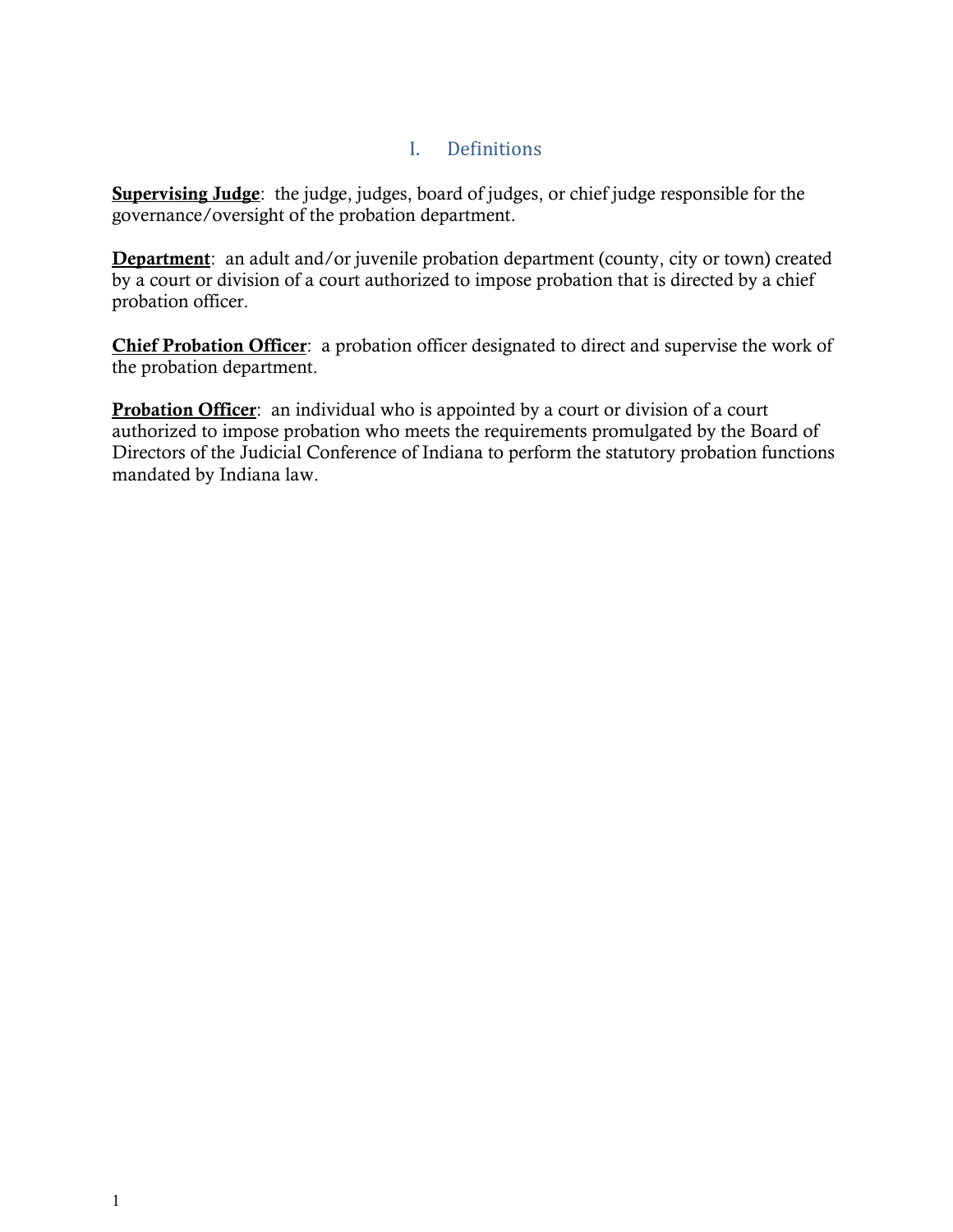## II. Indiana Probation Standards

#### A. Administration Standards

- 1.1 Appointment and Authority of the Chief Probation Officer -- The supervising judge shall appoint one chief probation officer to supervise the work of the probation department. The specific duties, responsibilities, and scope of authority of the chief probation officer shall be defined by the supervising judge.
- 1.2 Communication to Staff -- The chief probation officer shall assign duties and lines of authority within the department. The chief probation officer and supervisors shall provide advice and assistance to probation officers in the investigation and supervision of probationers.
- 1.3 Policies and Procedures -- The chief probation officer shall prepare a manual of policies and procedures for the operation of the department that is consistent with existing laws, local rules, policies adopted by the Judicial Conference of Indiana, and evidence-based practices. All written policies, procedures, rules and regulations should be dated, reviewed at least annually, approved by the court(s), and made available to department employees.
- 1.4 Confidentiality of Records -- Information contained in probation files is confidential and may only be released in accordance with the Indiana Rules on Access to Court Records, state and federal statutes and rules, and policies adopted by the Judicial Conference of Indiana.

#### 1.5 Annual Operations Report -- The chief probation officer shall prepare an annual report that summarizes the department's statistics, programs and services.

A report of this nature is informative to the supervising judge as well as local government officials and the public. It provides a current assessment of workload and related activities and facilitates the planning process. The report affords the opportunity to address the requirements of staffing, equipment, and operating costs. Used in conjunction with the workload measures formula, the report serves as an aid for funding requests.

#### 1.6 Departmental Staffing and Resource Needs Assessment -- The chief probation officer shall conduct an annual assessment of needs for the department.

This assessment affords the opportunity to address the requirements of staffing, equipment, and operating costs. Used in conjunction with the workload measures formula it serves as an aid for funding requests.

#### 1.7 Program/Services Needs Assessment -- The chief probation officer shall prepare an annual assessment of the collective needs of probationers under his/her jurisdiction.

A review of this nature requires statistical analysis and discussion with probation officers and treatment providers. Once a department is fully aware of the needs of its service population, it can develop appropriate strategies to meet those needs.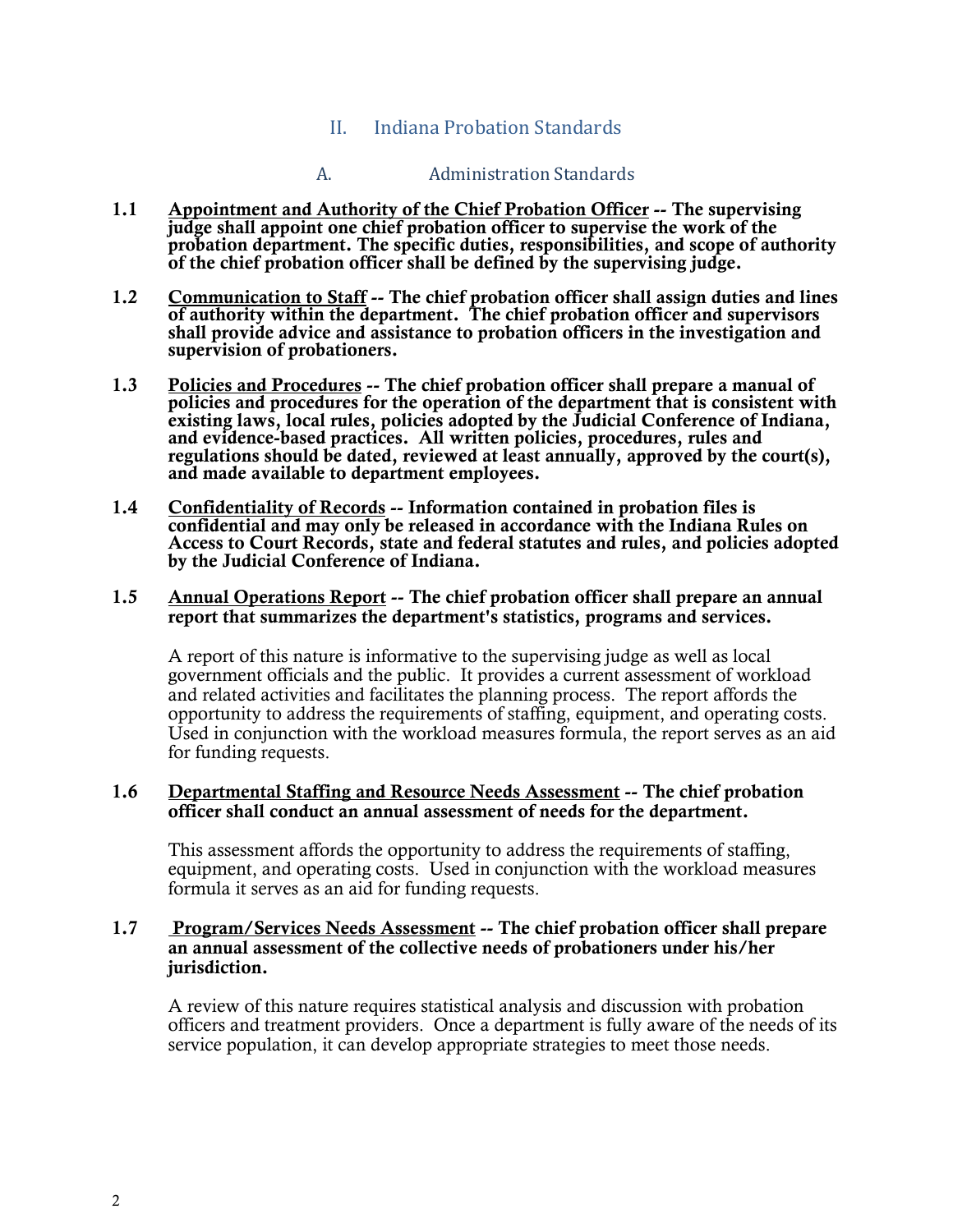#### 1.8 Absence of the Chief Probation Officer -- The chief probation officer shall prepare a written contingency plan providing for the exercise of authority in his or her absence.

A predetermined and clearly understood course of action assures the continued functioning of the department.

#### 1.9 Records Management -- Departments shall adopt policies regarding the management of case records in accordance with the Indiana Rules of Court.

The management of court records, including probation records, is governed by Administrative Rule 6 (Court Case Records Media Storage Standards), Administrative Rule 7 (Judicial Retention Schedules) and the Indiana Rules on<br>Access to Court Records. Probation officers shall maintain the security of probation<br>records.

#### 1.10 Records Regarding Fees -- Departments shall maintain accurate records of fee collections according to statute and procedures established by the Indiana State Board of Accounts.

 If the department collects fees, the maintenance of accurate records is essential to maintain public confidence and ensure the integrity of the department and the judiciary.

#### 1.11 Hiring Probation Officers -- The chief probation officer shall recommend for appointment appropriate candidates for the position of probation officer and other staff positions within the department.

#### 1.12 Work Performance -- Departments shall annually evaluate and verify each staff member's continued suitability for employment.

Performance expectations should be clearly defined and communicated to staff, conducted through a review of work product and direct observation, and linked to evidence-based practices. Supervisory personnel should take appropriate corrective action when a staff member's performance fails to meet expectations.

#### 1.13 Minimum Salary Schedule -- The chief probation officer shall maintain and review personnel records to assure compliance of the department with the minimum salary schedule adopted by the Judicial Conference of Indiana.

Probation Officers' step increases shall occur on their anniversary date of employment.

#### 1.14 Hours of Operation -- Departments shall adopt hours of operation that are sufficient to manage the service needs of the court.

The service needs vary by jurisdiction and by type of court. If security needs are met, early evening hours are an effective means of increasing the likelihood of successful supervisions.

#### 1.15 Safety and Security -- Departments shall have written policies and procedures addressing safety and security.

The Indiana Probation Safety and Security Guide approved by the Judicial Conference of Indiana consists of policy and procedure recommendations intended to provide a safer and more secure work environment for probation departments.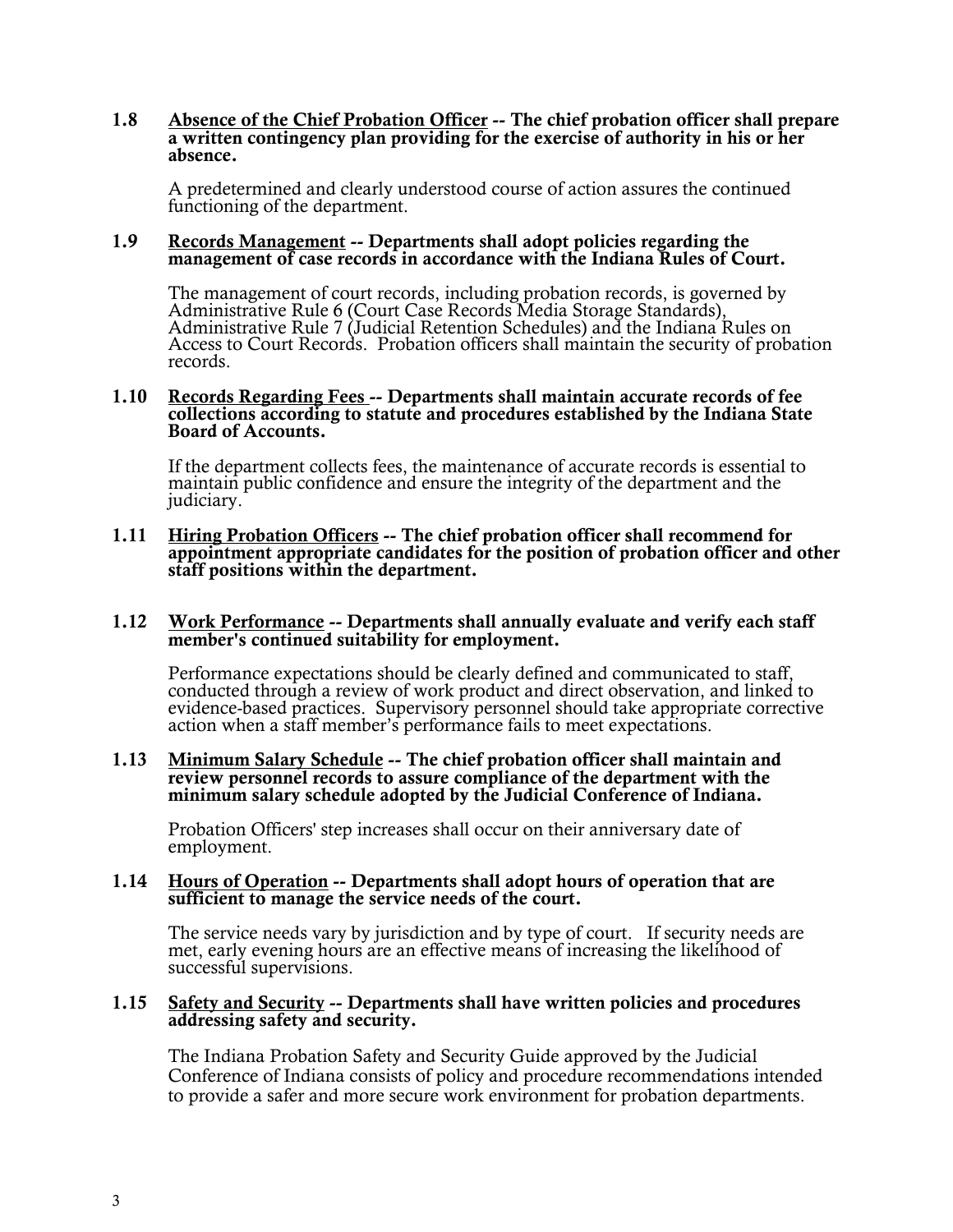The guide is written in a manner that allows probation departments the ability to tailor the different chapters to the needs and philosophies of that department. Individual departments are encouraged to use the guide, in a

- 1.16 Budget -- The chief probation officer shall make recommendations to the supervising judge annually regarding personnel, supplies, operational costs and equipment needs of the department to assure the efficient operation of the department and the safety of the community.
- 1.17 Annual Compliance and Certification Reports -- The chief probation officer and supervising judge shall annually certify to the Indiana Office of Court Services by March 1 compliance with annual continuing education requirements, compliance with the Minimum Salary Schedule, and that the county has adopted a plan for a consolidated department, as required by Administrative Rule 18.
- 1.18 Personnel Change Notification -- The chief probation officer shall report any changes in probation officer personnel to the Indiana Office of Court Services within 30 days of the change occurring. The chief probation officer shall immediately report to Trial Court Technology any personnel changes which may affect access to any statewide electronic applications.

 Personnel changes reported to the Office of Court Services include new hires, terminations, retirements, resignations, name changes, and changes in job title. The changes shall be reported on the form issued by the Office of Court Services.

#### 1.19 Discipline -- Departments shall adopt policies regarding discipline of probation officers and department staff.

 The purpose of a disciplinary policy is to establish a consistent procedure for maintaining suitable behavior and a productive working environment in the workplace. Any policy created shall be consistent with the Code of Conduct for Probation Officers.

#### 1.20 Annual Home Detention Report -- Departments shall annually report to the Indiana Office of Court Services by October 31 regarding persons supervised by the department who were placed on home detention.

This report is submitted to the Indiana General Assembly annually as required by I.C. 11- 13-1-9. Departments shall use the electronic home detention reporting application in INcite to submit home detention information.

#### 1.21 Case Audits and Quality Assurance -- Departments shall adopt policies and procedures to conduct case audits and IYAS/IRAS quality assurance.

Audits of case files should be conducted at least once a year and shall review case files for: properly administered IRAS/IYAS assessments, case plans linked to assessment findings/criminogenic needs, appropriate use of incentives and sanctions, appropriate supervision levels based on assessment, programs/services matched to probationer risk levels.

#### 1.22 Performance Measurement -- Departments shall collect performance measures data to document the outcomes of initiatives.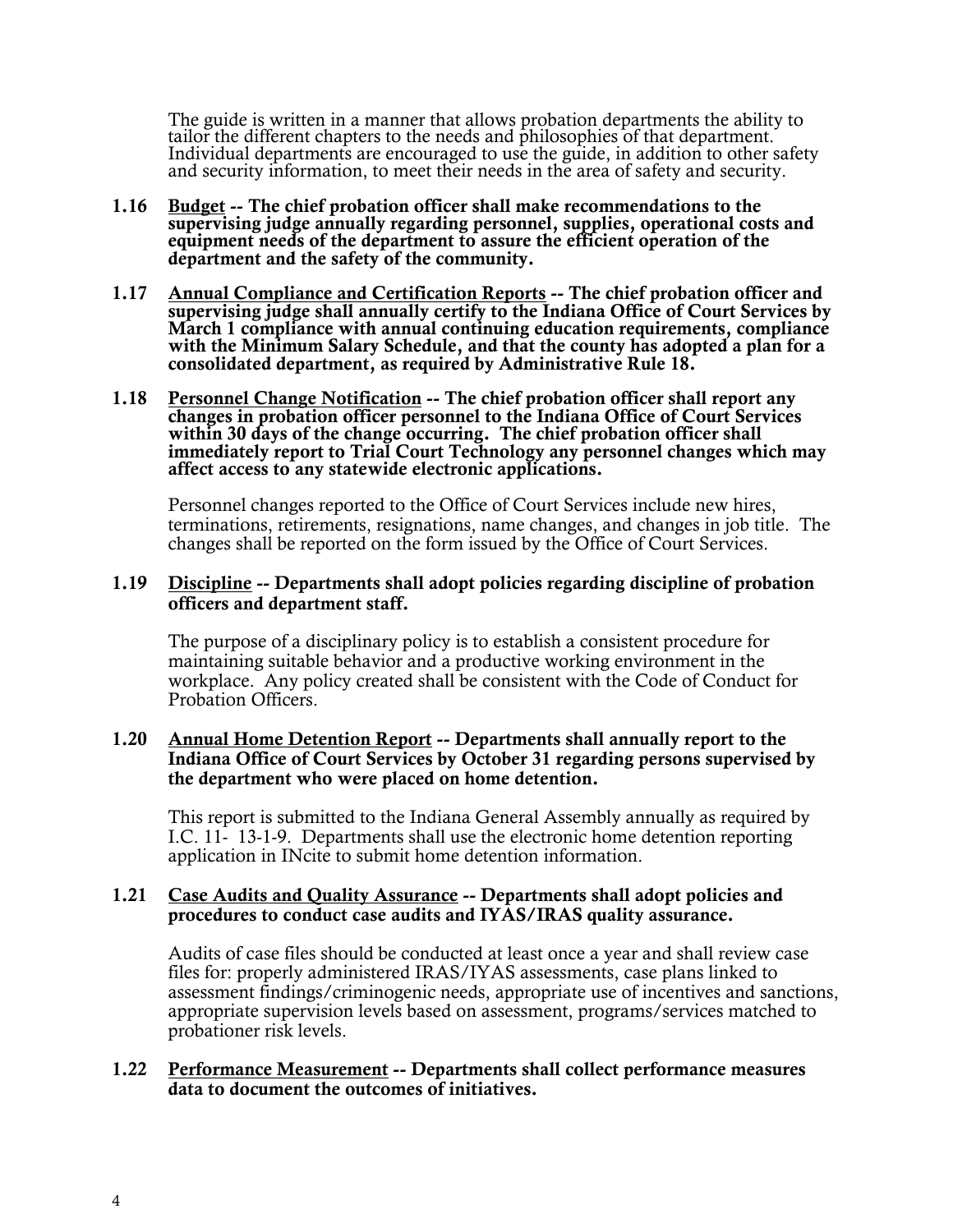To establish a performance management system, departments should specify a goal and objective for each initiative, develop a logic model, develop a data collection plan, collect and analyze the performance data, and use the information to inform decision-making. The purpose of performance management is to measure the outcomes of initiatives, increase efficiency and effectiveness in service delivery, and report indicators of operations results.

#### 1.23 Fidelity to Practices and Programs -- Departments shall administer assessments and behavioral interventions according to guidelines established by the developers.

Fidelity in community supervision is defined as the extent to which the delivery of an intervention adheres to the protocol or program model as intended by the developers of the intervention. Care should be taken to follow the core components of a program (such as duration and intensity, use of qualified personnel) to minimize the risk of reducing program effectiveness.

## 1.24 Collaboration Plans -- The chief probation officer shall submit an annual community supervision collaboration plan to the Office of Judicial Administration, as described in IC 11-12-2-4(b)(8)(A).

The community supervision collaboration plan includes information on collaboration between the probation department and the community corrections program, as well as other local criminal justice agencies such as the prosecuting attorney, the public defender, and the sheriff. IC 11-12-2-4(a)(2) authorizes the commissioner of the Department of Correction to give priority consideration to grant applicants that demonstrate collaboration between the local community corrections advisory board, the probation department, court supervised recidivism reduction programs, juvenile justice programs, pretrial diversion programs, and jail treatment programs.

## 1.25 Suicide Prevention -- Departments shall adopt written policies and practices regarding suicide awareness and prevention for adult and juvenile probationers.

Probation departments may refer to the Indiana Probation Safety and Security Guide for information on developing suicide awareness and prevention programs.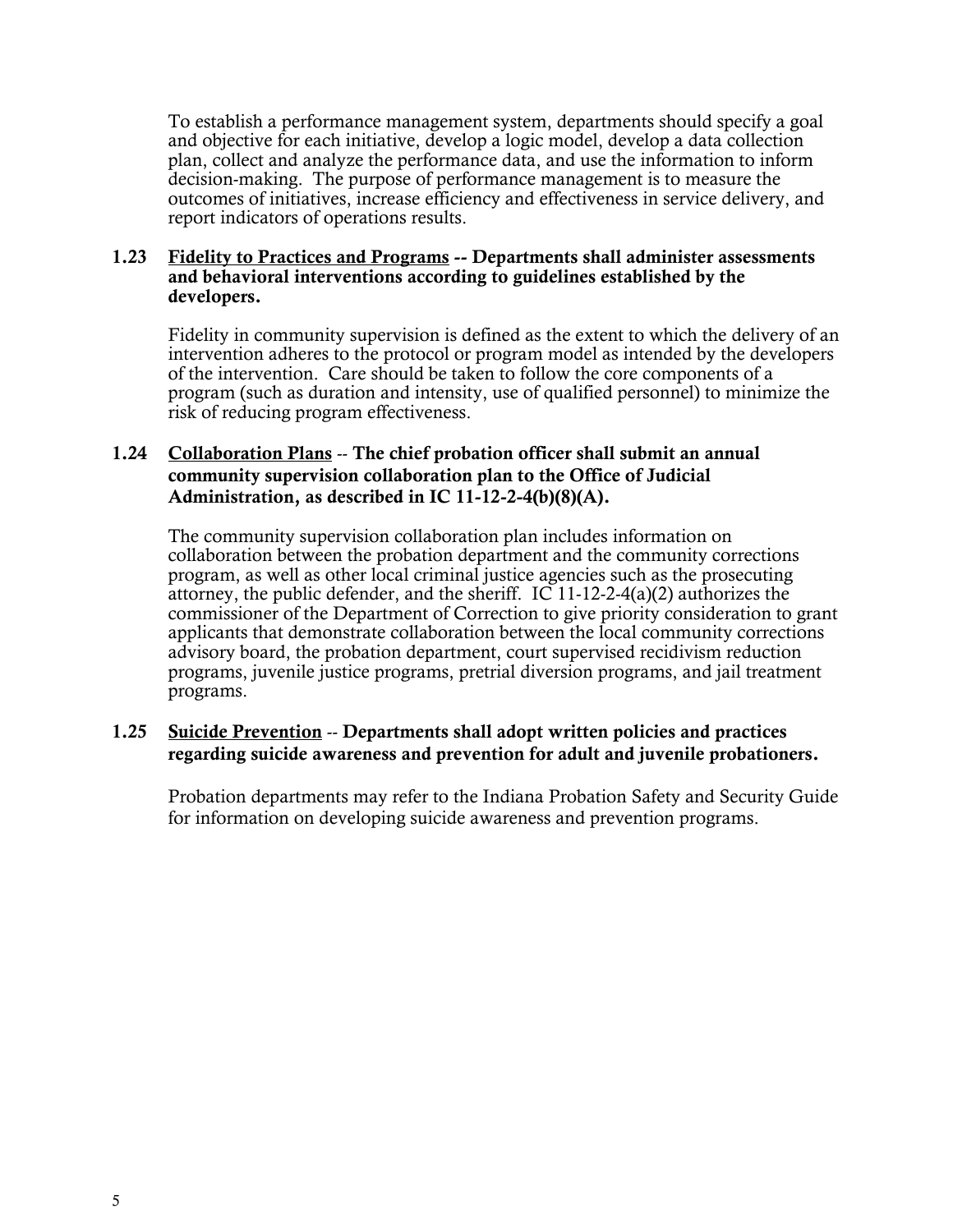# B. Certification & Training Standards

- 2.1 Certification -- All probation officers in Indiana shall be certified and meet all qualifications established by the Judicial Conference of Indiana.
- 2.2 Qualifications -- A probation officer shall: (1) be at least twenty-one years of age; (2) be an American citizen; (3) have a baccalaureate degree from a college or university accredited by an accrediting organization recognized by the Council for Higher Education Accreditation; (4) be a person of good moral character; (5) take and pass an examination for prospective probation officers prior to employment or within six months from the date the person is first employed as a probation officer; (6) attend an orientation program conducted by the Indiana Office of Court Services within one year from the date that the officer is employed.

 A person who applies to take the examination for prospective probation officers shall have a baccalaureate degree from an accredited college or university or be in the last semester of a baccalaureate degree program. A person may not serve as a probation officer until he or she receives a baccalaureate degree.

 Good moral character is determined by a probation officer's appointing court. Under I.C.  $11-13-1-1(c)$ , probation officers serve at the pleasure of the appointing court.

Orientation includes administrative policies and other topics relevant to probation supervision in Indiana. The Judicial Conference of Indiana will be responsible for the training format. It is recommended that probation officers attend this orientation within  $\sin(6)$  months of the first day of employment.

The qualifications established by the Judicial Conference of Indiana shall be minimum qualifications only, and an appointing court may require higher qualifications for probation officers. The qualifications established by the Judicial Conference of Indiana became effective July 1, 1984. The qualifications shall not apply to persons who have been certified prior to July 1, 1984, as eligible to serve as probation officers in Indiana courts.

#### 2.3 Continuing Education -- Probation officers shall obtain at least twelve hours of continuing education in each calendar year after certification as a probation officer. At least six hours of annual continuing education shall contain information on evidence-based practices in community supervision.

Each chief probation officer and supervising judge shall certify to the Indiana Office of Court Services, no later than March 1 of each year, those probation officers who have complied with the requirement during the previous year.

Training in evidence-based practices may include training in areas such as supplemental risk assessments, continuous quality improvement, motivational interviewing, cognitive behavioral programs, effective use of incentives and sanctions, targeting interventions through case planning, and skills training with directed practice. A department may develop training programs related to its goals, objectives, policies, and procedures. The training should meet staff needs, be available for all levels of staff, be reviewed regularly, and make use of community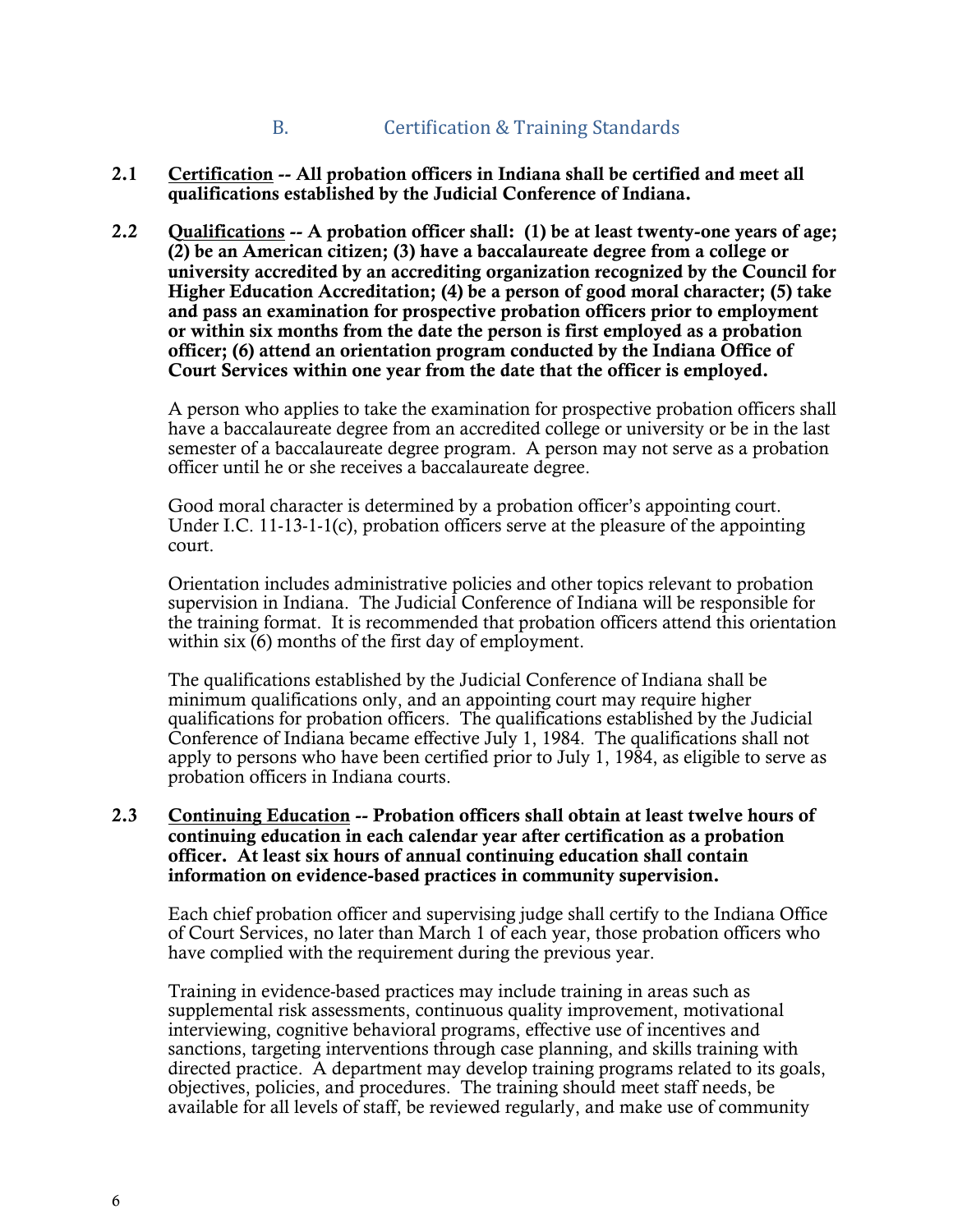resources. Other conferences, workshops, institutes, university courses, and online trainings offered by organizations such as the Indiana Office of Court Services, National Institute of Corrections, and the American Probation and Parole Association may be used upon approval of the appointing court(s).

The chief probation officer and the supervising judge shall approve course content eligible to comply with this requirement. Certification of compliance shall be reported to the Indiana Office of Court Services annually.

- 2.4 Lapse of Certification -- A probation officer certified by the Judicial Conference of Indiana who is not employed as a probation officer in Indiana for longer than five (5) years loses certification status and shall complete all current certification requirements upon reappointment as a probation officer.
- 2.5 Examination Failure -- A person who fails the probation officer examination shall not be permitted to serve as a probation officer. The person is eligible to re-take the examination at the next available testing date.
- 2.6 Subsequent Examination Failure -- A person who fails the probation officer examination after a second attempt shall not be eligible to take the examination again or serve as a probation officer for one year after the date of the second examination.
- 2.7 Revocation of Certification -- A certified probation officer who has misrepresented or falsified information on the Application for Probation Officer Examination or material supporting the application or who has not completed the required annual continuing education hours shall be referred to the Probation Committee of the Judicial Conference of Indiana to determine if the probation officer's certification should be revoked.
- 2.8 Chief Probation Officer Training -- Each newly appointed chief probation officer shall attend a chief probation officer orientation approved by the Indiana Office of Court Services.
- 2.9 Staff Training on Programs and Services -- Probation officers shall comply with recertification and ongoing training and performance standards for any program or service provided to probationers.

 Maintaining the fidelity and integrity of programs and services provided to probationers is essential to ensure the maximum impact of the program or service. Complying with training, certification, and performance standards will raise the level of excellence of the service or program.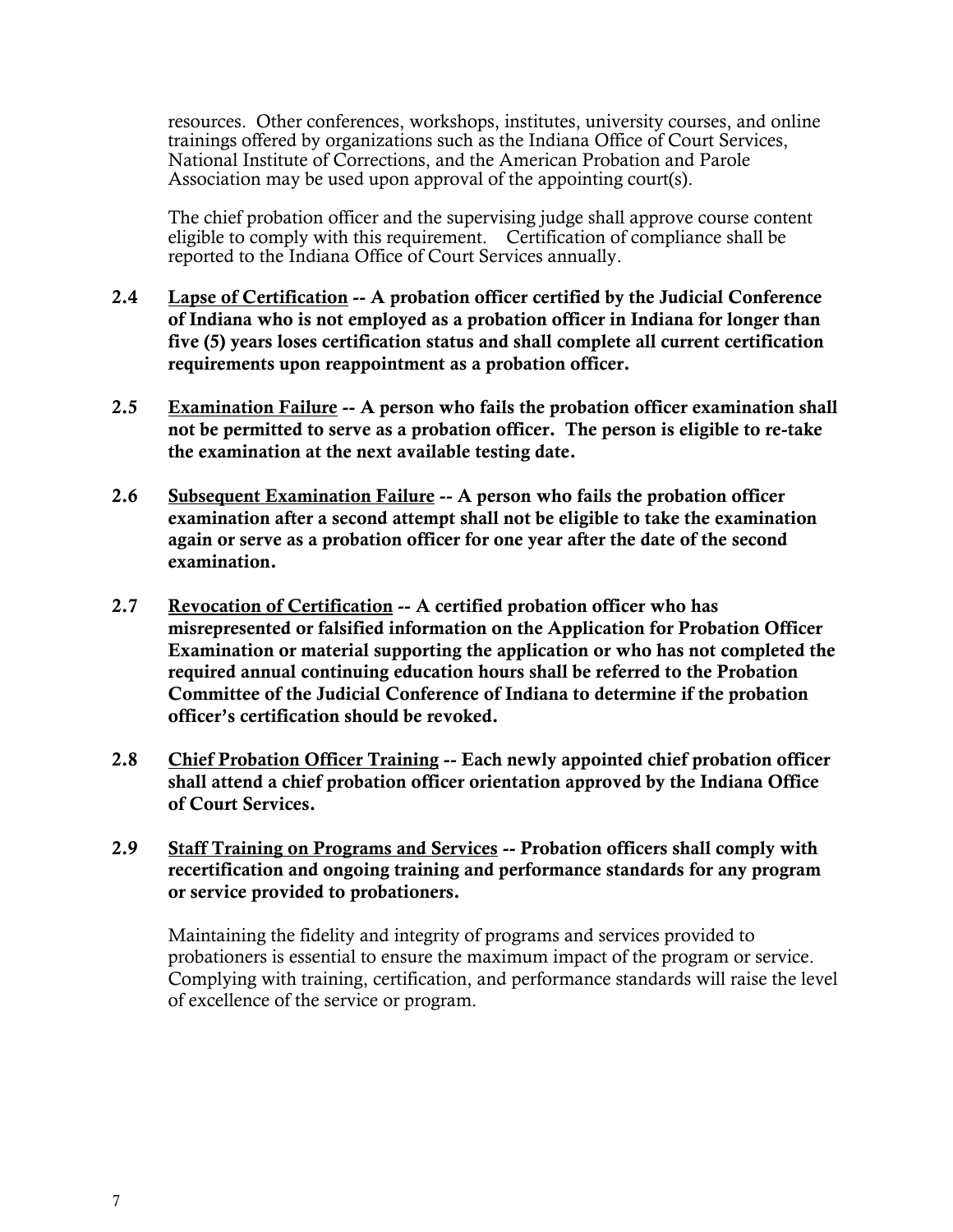# C. Preliminary Inquiry, Predispositional Report & Presentence Investigation Standards

## 3.1 Preparation of Reports -- A probation officer shall prepare a preliminary inquiry (PI), predispositional report (PDR), and presentence investigation (PSI) report when required by statute and/or when ordered by the court and shall follow standard formats as approved by the Judicial Conference of Indiana.

The purpose of a standard format for the PI, PDR, and PSI is to ensure the court is provided with quality, consistent, and accurate information and to minimize disparities in the type of information presented. The format also ensures the probation officer complies with current laws and standards regarding the composition of these reports.

## 3.2 Preparation of Reports after Waiver -- A probation officer shall prepare a report that meets the statutory requirements for a presentence investigation when a defendant is sentenced to the Department of Correction without consideration of a presentence report.

 A court may sentence a person convicted of a Class D or Level 6 felony without considering a presentence report prepared by a probation officer. However, if a defendant is committed to the Department of Correction or a community corrections program under IC 35-38-2.6, the probation officer shall prepare a report that meets the requirements of IC 35-38-1-9 to be sent with the offender to the department in lieu of the presentence investigation report.

## 3.3 Local Policies -- Departments shall maintain written policies and procedures governing the initiation and completion of PI/PDR/PSI reports.

Guidelines help minimize disparities in the type of information presented to the court and help ensure quality reports. Such guidelines should be developed in collaboration with the court as a supplement to the state standards.

## 3.4 Interview -- A probation officer shall interview the individual before preparing and filing the PI/PDR/PSI report.

 When interviewing a child and the child's family for a PI/PDR/PDR Modification, the probation officer shall immediately contact the Indiana Child Abuse and Neglect Hotline or local law enforcement if the officer has reason to believe that a child is unsafe or a victim of abuse or neglect (IC 31-33-5-1 et seq.).

### 3.5 Victim/Witness Notification -- Probation officers shall provide notice to victims and witnesses as required by statute.

Notice to a victim/witness includes, but is not limited to, the following: notice of the time and date of the sentencing/disposition hearing and the right to make a statement to the court (I.C. 35-38-1-8.5 and I.C. 35-40-6-9); notice of the right to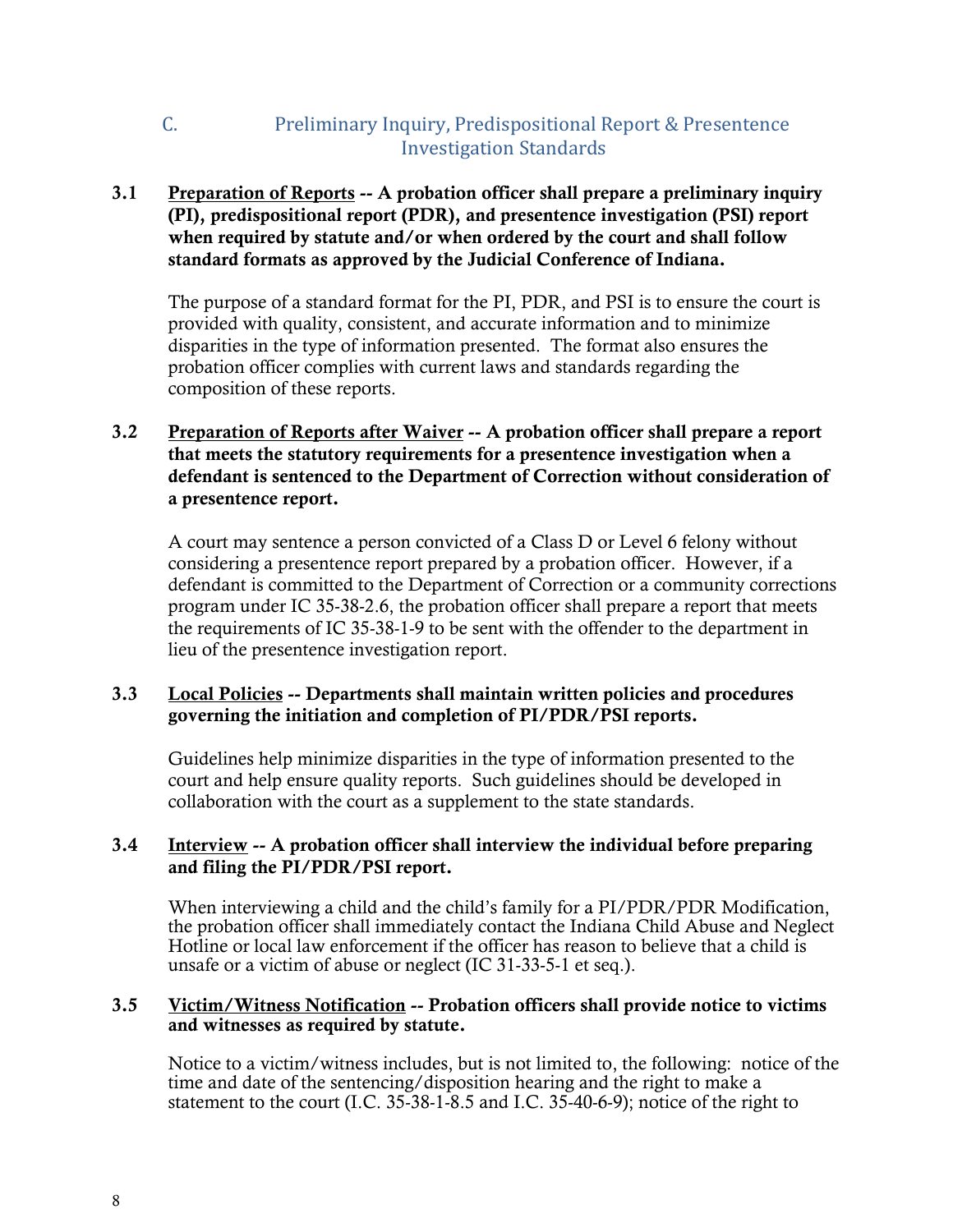receive information from the Indiana Department of Correction regarding when the offender is to be released from prison, released on parole, is to have a parole release or violation hearing, has escaped, or is going into a temporary release program. I.C. 11-13-3-3(e) requires that the probation officer inform the victim/witness of this right at the time of conducting the presentence investigation. The probation department shall forward the most recent list of addresses and phone numbers of victims to DOC within five days of receipt of the information from the victim.

#### 3.6 Recommendations -- The PDR/PSI shall include a summary and evaluation of the information contained in the report and shall include recommendations for the court to consider in sentencing or disposition.

The presentence/predisposition report shall address the needs of the individual. Supervision, treatment issues, and special conditions applicable to the individual shall be addressed in his/her conditions of probation.

The predisposition report shall recommend services to the family that may be necessary to achieve the child's conditions of probation and case plan goals, and promote appropriate care, supervision, and well-being of all children in the home.

#### 3.7 Verification -- Information obtained during an investigation that may be considered by a court shall be verified when feasible and cited in any report prepared and filed with the court.

Verification is needed to ensure the accuracy and credibility of the information contained in the PDR/PSI. The report shall specify what information has been verified and the source of verification.

#### 3.8 Supervisor Review -- The department shall have procedures to review and audit PDR and PSI reports prepared by probation officers.

Supervision of the investigation process ensures quality control and consistency. It also ensures that the needs of the individual, the court, and the community are met in accordance with established policies and procedures.

#### 3.9 Completion of Reports -- The PDR/PSI shall be filed in a timely manner as determined by the court and as required by statute.

#### 3.10 Disclosure of the Presentence Report – The presentence investigation report is confidential pursuant to IC 35-38-1-13 and shall only be released in accordance with the statute.

Probation departments may get requests for PSIs from prosecutors outside of the county; state, federal and local law enforcement; service providers and others. Unless disclosure is permitted under IC 35-38-1-13, a probation officer who receives such a request shall confer with the supervising judge.

Under I.C. 35-40-5-6(b), a victim has the right to read the presentence report relating to the crime against the victim. The victim does not have the right to read parts of the presentence report which contain confidential information, the source of confidential information, or information about another victim.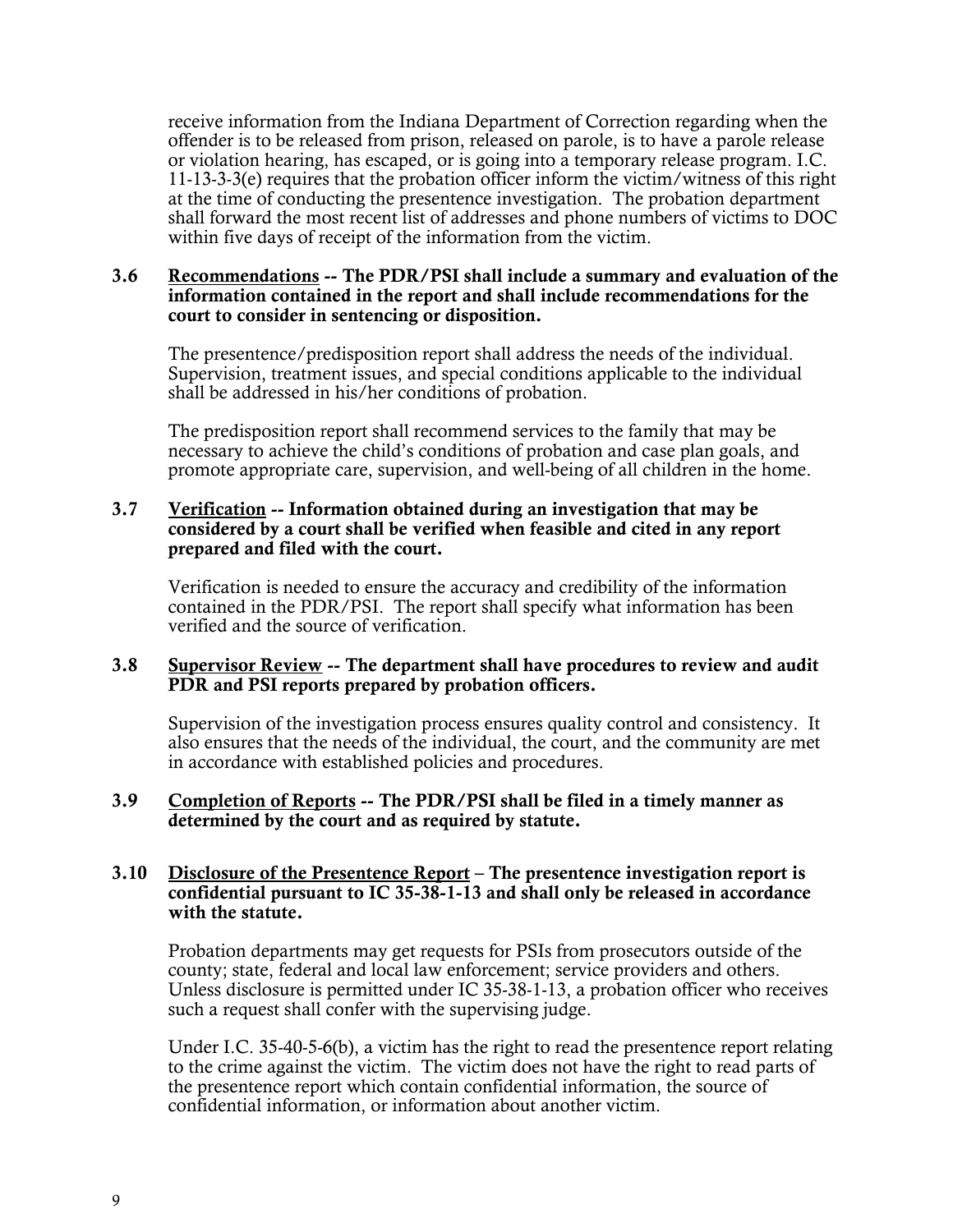3.11 Disclosure of the Predispositional Report – The predispositional report is confidential pursuant to IC 31-39-1-2 and IC 31-39-2-1. Disclosure of the predispositional report is governed by IC 31-37-17-6 (delinquency) and IC 31-34- 18-6 (CHINS) and shall be made available to enumerated persons within a reasonable time before the dispositional hearing.

 Probation departments may get requests for PDRs from prosecutors outside of the county; state, federal and local law enforcement; service providers, schools and others. Unless disclosure is permitted under IC 31-37-17-6 or IC 31-34-18-6, a probation officer who receives such a request shall confer with the supervising judge.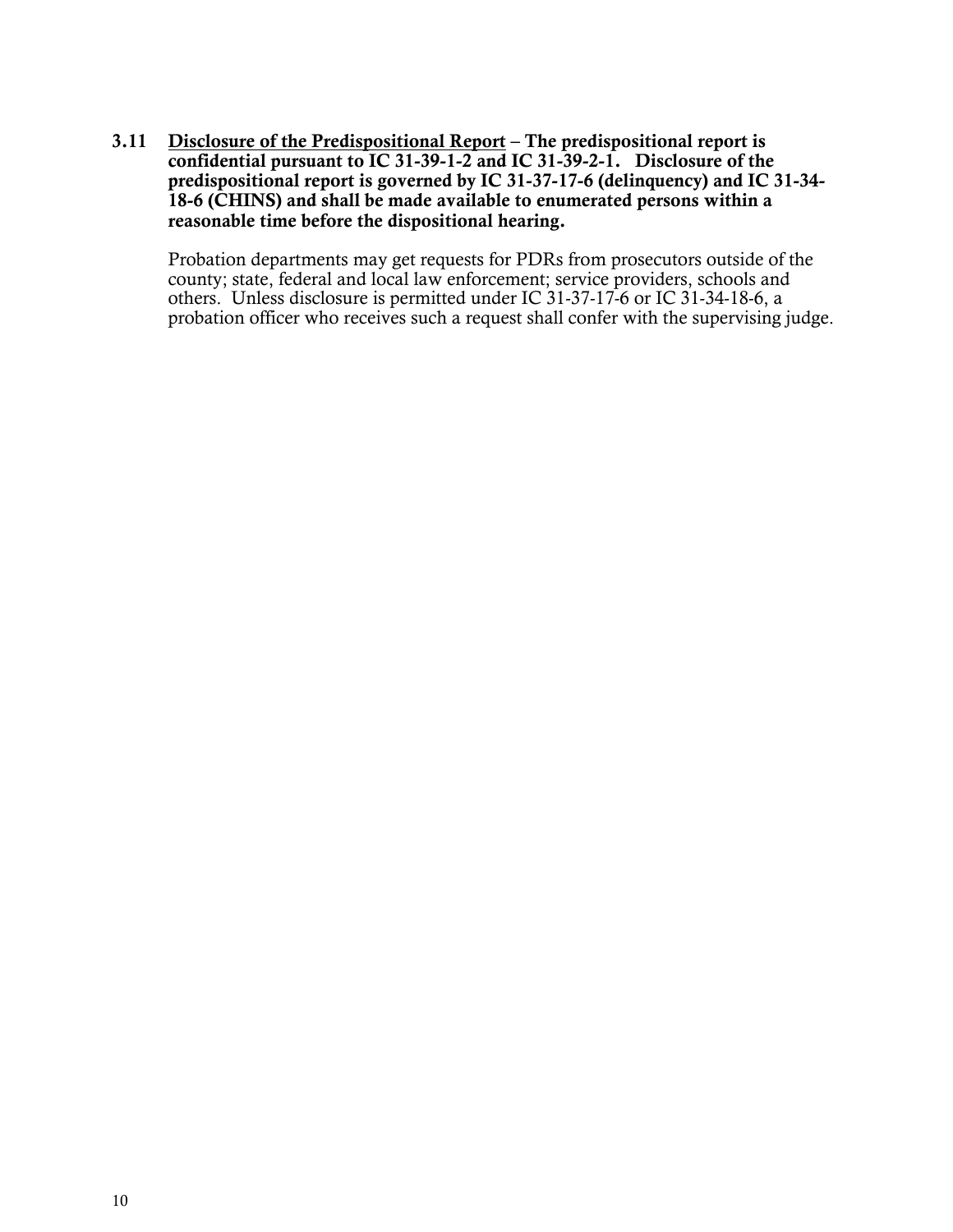# D. Supervision Standards

#### 4.1 Indiana Youth and Risk Assessment Systems -- Departments shall use the Indiana Youth Assessment System (IYAS) and the Indiana Risk Assessment System (IRAS), and corresponding INcite applications in accordance with all policies adopted by the Judicial Conference of Indiana.

 Assessing persons under investigation and community supervision in a reliable and valid manner is a prerequisite for the effective supervision and treatment of these individuals. Timely, relevant measures of risk and need of persons under community supervision at the individual and aggregate level are essential for the implementation of numerous principles of best practice in corrections.

#### 4.2 Supplemental Assessment Tools -- Departments shall use supplemental assessment tools to assist in developing individualized case plans when specific risk, need, or responsivity factors are identified by an IYAS/IRAS assessment.

 Supplemental assessment tools for specific populations of persons under investigation or community supervision can aid the probation officer in identifying specific risk, need, and responsivity factors. Examples of supplemental tools include specific risk assessments for sex offenders, domestic violence, mental health screening, substance use, education level, etc.

#### 4.3 Case Classification and Case Plans -- Departments shall use the results of the IYAS/IRAS and supplemental assessments to:

 a. provide the court with information regarding risk, need and responsivity factors and recommendations for supervision;

b. assign probationers to supervision by risk level;

 c. create individualized case plans for probationers that target criminogenic needs; and

 d. make further recommendations to the court regarding sanctions for violations, programs, services, and discharge of a probationer.

4.4 Expectations for Supervision -- A probation officer shall do the following in the course of supervising persons on probation:

 a. provide a copy of the conditions of probation and review the conditions of probation as soon as possible after the sentencing or disposition hearing

b. assist the person to achieve the conditions of probation and case plan goals c. (for juvenile cases only) assist the child's family to support the child's

achievement of the conditions of probation and case plan goals

d. conduct office contacts and home visits with the person according to contact standards

e. immediately contact the Indiana Child Abuse and Neglect Hotline or local law enforcement if the officer has reason to believe that a child is a victim of abuse or neglect

f. immediately contact the Indiana State Hotline for Adult Protective Services or local law enforcement if the probation officer believes or has reason to believe that an endangered adult is the victim of battery, neglect, or exploitation (IC 12- 10-3-9)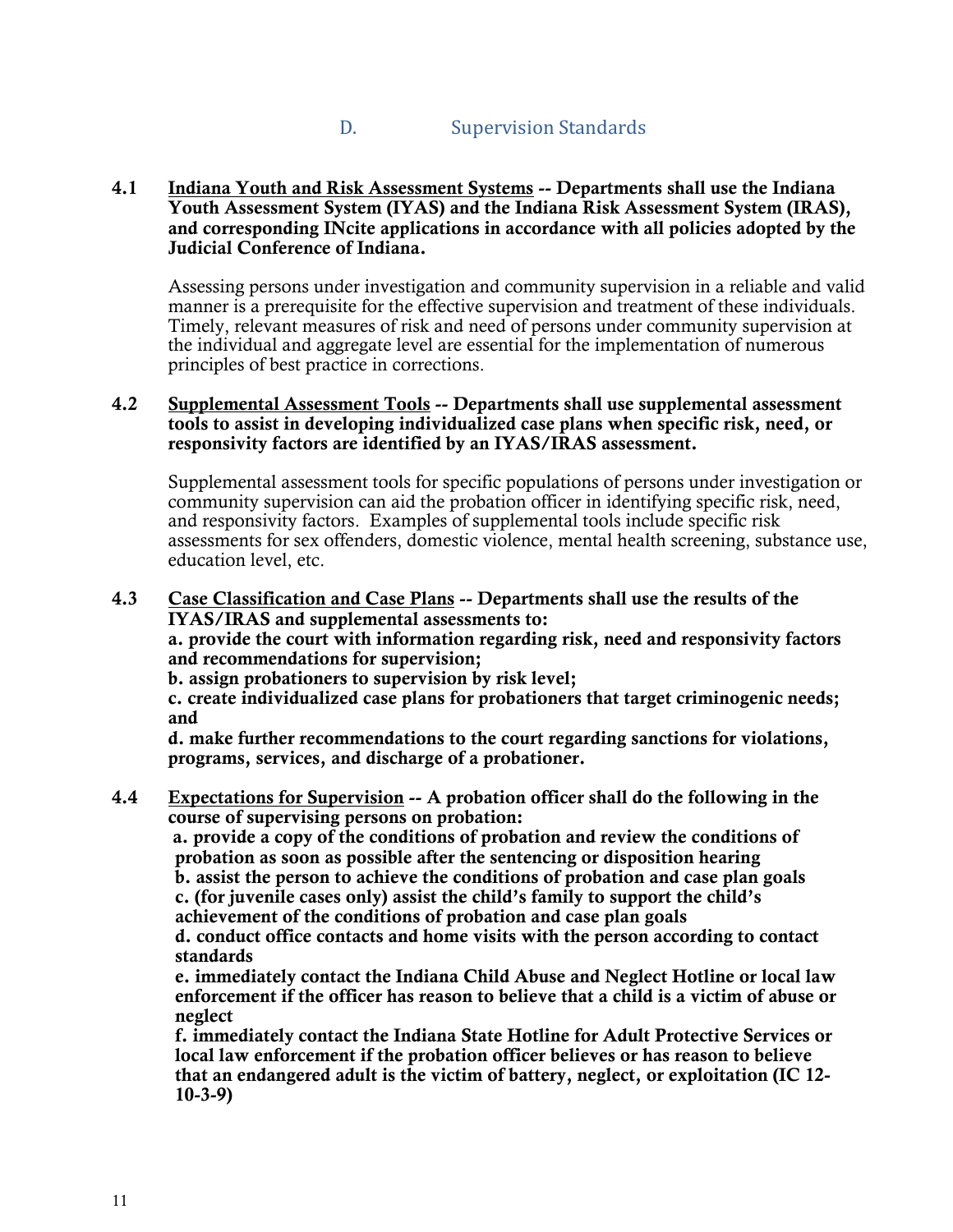g. (for juvenile cases only) recommend services to the family that may be necessary to achieve the child's conditions of probation and case plan goals, and promote appropriate care, supervision, and well-being of all children in the home

i. document the identified needs and services in the case file

ii. notify the court about the identified needs and services.

4.5 Workload Measures -- Probation departments shall measure their workloads according to policies adopted by the Judicial Conference of Indiana and analyze the results to determine staffing needs.

#### 4.6 Contact Requirements -- Probation officers shall maintain contact with their probationers according to the minimum contact standards adopted by the Judicial Conference of Indiana and applicable state and federal laws.

A system of regular meetings between assigned probation officers and probationers serves several purposes. It holds the probationer to the level of accountability associated with their risk of re-offending while on probation; it provides the means for officers to obtain updated information about the probationer; and it affords the opportunity to address relevant issues with the probationers.

A child placed in a non-secure out-of-home placement shall be seen face-to-face each calendar month. Each meeting must be well-planned and focus on case planning and service delivery to promote the safety, permanency, and well-being of the child.

- 4.7 Use of Evidence-Based Practices in Contacts -- Departments shall use evidence-based practices when interacting with probationers, including:
	- a. redirecting anti-social attitudes/beliefs and affirming pro-social attitudes/beliefs;
	- b. teaching concrete problem-solving skills;
	- c. using practice sessions to enhance skill building;
	- d. using incentives and sanctions;
	- e. using thinking reports;
	- f. using motivational interviewing techniques; and
	- g. using effective communication skills.

Evidence-based practices, when applied to a variety of offender populations, reliably produce sustained reductions in recidivism. Routinely applying these practices with fidelity during supervision promotes a greater likelihood of successful outcomes in risk reduction.

#### 4.8 Accountability -- Departments shall develop and maintain a procedure to ensure the accuracy of workload reporting and the quality of supervision.

This can be accomplished with a system of internal reporting, at regular intervals, that includes caseload audits and case conferences between assigned officers and supervisors.

#### 4.9 Programs and Services -- Departments shall cooperate with public and private agencies and other persons concerned with the treatment or welfare of persons on probation, and assist probationers in obtaining services from those agencies and persons.

To fulfill this duty, departments and probation officers should develop networks and foster close relationships with local treatment providers, employment agencies, school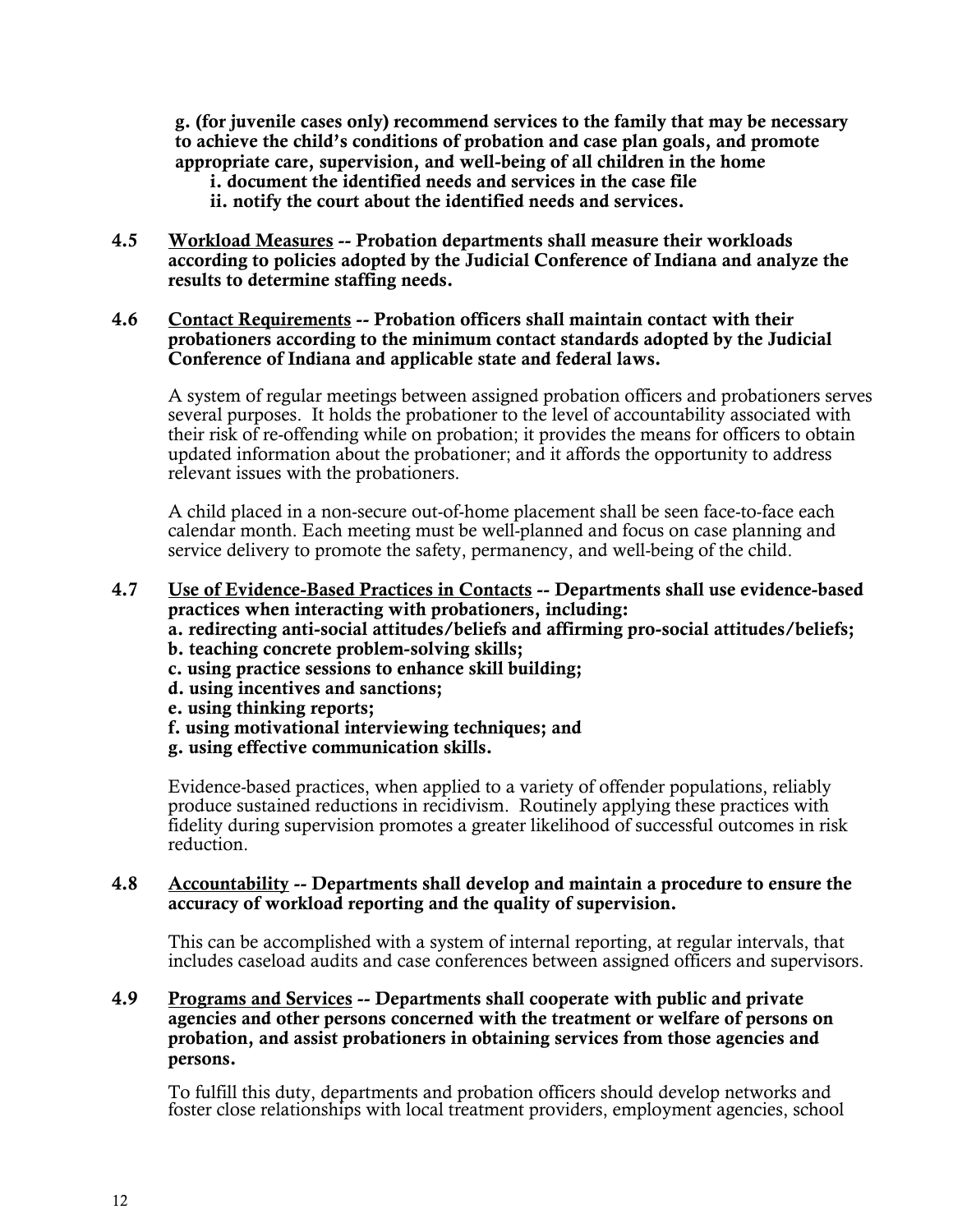systems and other sources. Departments can encourage agencies to develop programs and services aimed at reducing recidivism.

- 4.10 Case Plan Contents -- Each supervision plan shall have specific objectives based on the individual's needs and special conditions.
- 4.11 Case Plan Focus -- Individualized case plans shall focus on the most significant criminogenic needs as identified by the IYAS, IRAS, and supplemental assessments. The plan shall prioritize and address criminogenic needs rated moderate or higher with special emphasis on addressing anti-social attitudes, values, and beliefs.

#### 4.12 Review of Case Plans -- Individualized case plans shall be reviewed and updated periodically following significant and/or repetitive violations of community supervision and any risk/needs reassessment.

Ongoing review and updating of an individualized case plan is imperative as the risk and<br>needs of a person under community supervision changes throughout the course of<br>supervision. The ability to effectively address the ri individual as areas of concern change promotes long-term success in reducing the overall risk the person poses to the community.

The case plan for a child in a non-secure out-of-home placement shall be reviewed and updated by at least once every one-hundred eighty (180) days. [IC 31-37-19-1.5(f)]

#### 4.13 Case Plan Input -- Individualized case plans shall be developed with input from the probationer and communicated to the probationer.

A probation officer has the responsibility to assist the probationer in achieving<br>constructive change. The plan requires the probationer's input and commitment in order<br>to maximize the potential for a successful supervisio

#### 4.14 Collateral Contacts and Verification -- Probation officers shall complete collateral contacts and verify information about probationers that is important to the supervision process.

Sources for collateral contacts include: family, friends, school officials, therapists, and employers. A potential benefit of these contacts is developing alliances to reinforce the rehabilitation process, in order to bett

Verification of information about probationers is important because the information is valuable to the supervision process and to authorities if apprehension is necessary. The accuracy of this information is often critical

#### 4.15 Documentation -- Probation officers shall maintain accurate records of the progress of each person under supervision.

Case records are essential to the effectiveness of probation services. The orderly recording, management, and maintenance of file documents and case progress provides the means to make intelligent judgments throughout the

4.16 Probation Officer/Probationer Communications -- Probation officers shall exercise care in their conversations with probationers to avoid influencing their political, religious, or legal decisions and should avoid inquiry into matters unrelated to their supervision.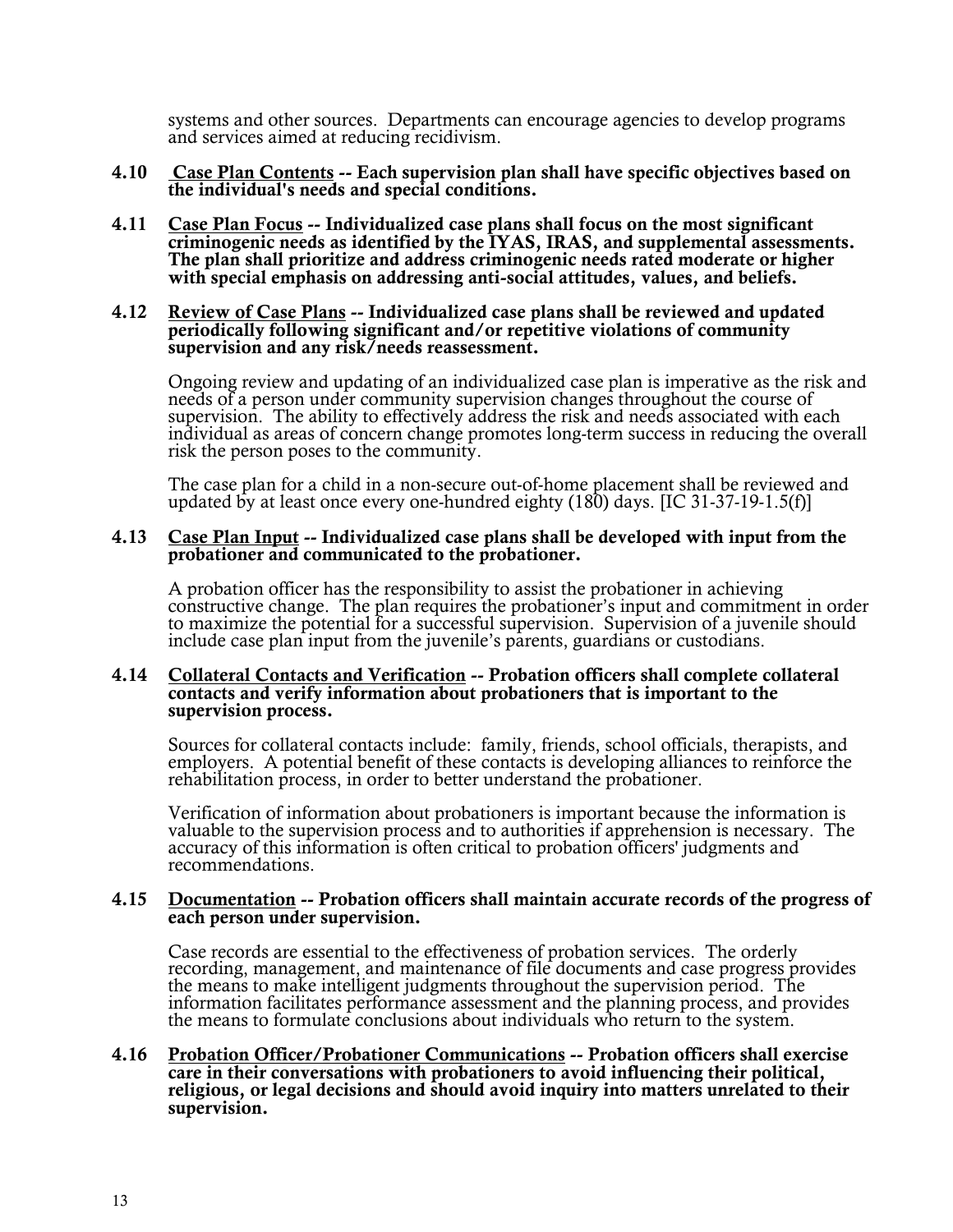Probation officers shall keep the relationships and all conversations with the probationers on a professional level.

#### 4.17 Cooperation with Law Enforcement -- Departments shall establish and maintain effective communications with law enforcement for the exchange of information relative to probationers' potentially illegal activities.

If a probationer returns to criminal or delinquent activity, information in the probation case file may be of help to the law enforcement personnel who are conducting the investigation. Care must be taken to follow any lim

#### 4.18 Searches -- Departments shall have clearly established policies, approved by the court, that govern searches of probationers and their property. These policies shall conform to the criteria established by case law.

Courts routinely require probationers to waive their Fourth Amendment rights related to search and seizure, as a condition of probation. Departments need to establish legal guidelines to keep their officers from violating

#### 4.19 Probation Violations -- Probation officers shall notify the court when a violation of a condition of probation occurs.

Probation officers shall notify the court, in a timely manner, when a violation of a<br>condition occurs. Undetected violations create a risk to public safety and undermine the<br>Court's credibility. Aggressive strategies shoul probation violations.

#### 4.20 Absconders -- Departments shall take appropriate steps to locate probationers who make themselves unavailable for supervision.

If the risk to public safety is low, the appointed probation officer shall promptly make reasonable attempts to retrieve the individual without immediate use of the warrant process. However, if there is any potential of serious consequences resulting from delayed action, a warrant shall be immediately requested.

#### 4.21 Transfer of Supervision -- Departments shall follow policies adopted by the Judicial Conference of Indiana, statutes, and rules regarding intra-state and inter-state transfers of probation supervision.

Generally, probationers may be permitted to transfer supervision if they meet all legal requirements of the adult and juvenile Interstate Compacts, juvenile statutes, or policies for intrastate transfers of adults. Any tra

#### 4.22 Early Termination -- Departments shall develop criteria, in cooperation with the court, for cases that merit early release from probation.

Low risk probationers, who have satisfied the terms of their sentence in advance of the scheduled discharge date, may have their supervisions terminated early to devote department resources to areas of greater need.

Early termination may also occur as a result of placement, commitment, or imprisonment.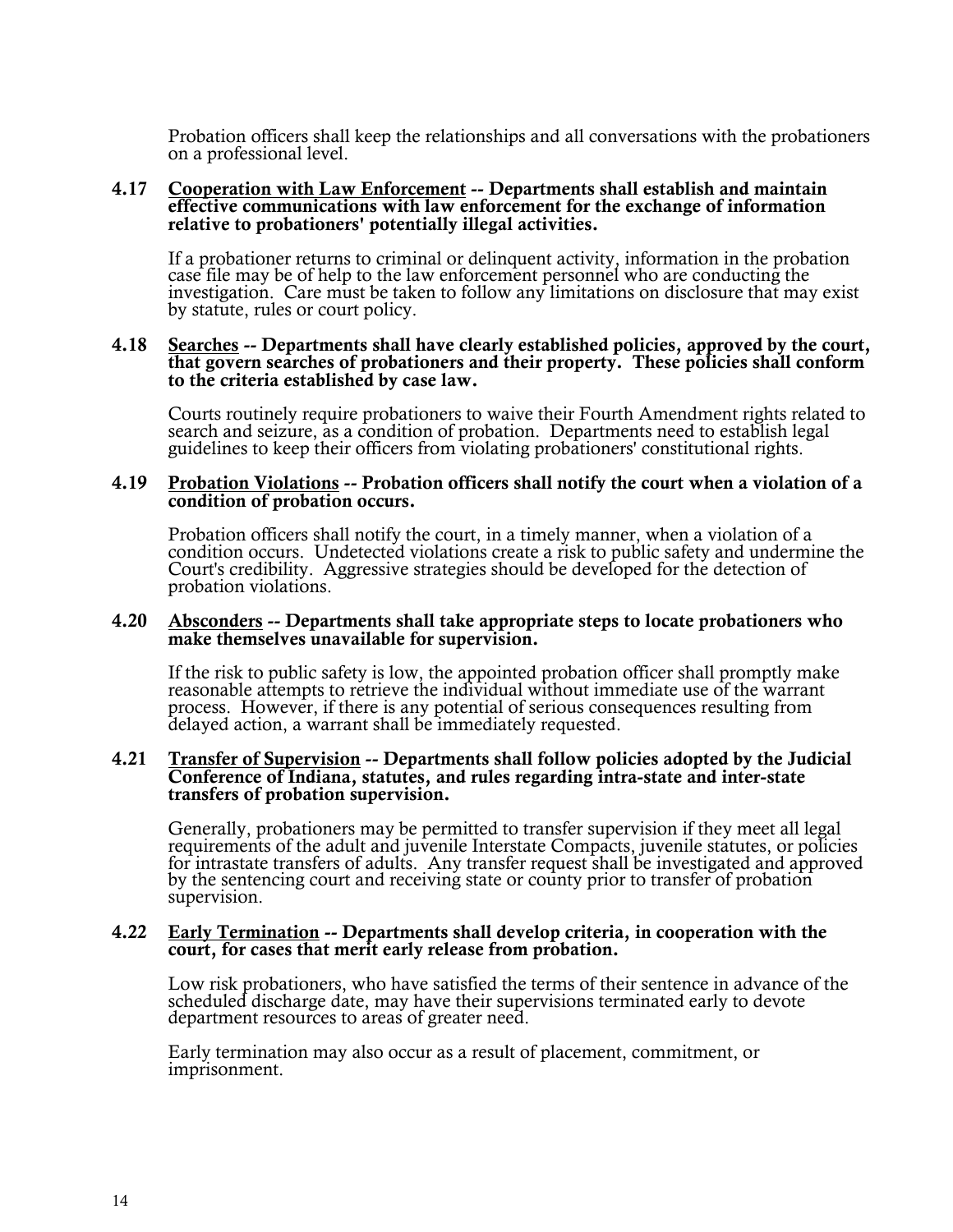### 4.23 Exit Surveys -- Departments shall conduct exit surveys and analyze the results to improve the services provided to probationers.

 An exit survey is one of the best methods to assess the performance of a department from the perspective of the probationer. A great deal of information can be derived from this action which can be used to aid in improving the performance of the department and raising the level of excellence in services and programs provided.

4.24 Sex Offender Registration -- Probation officers assigned to supervise a probationer who meets the statutory definition of a sex offender shall verify that the individual fulfills his or her obligation to register as a sex offender.

## 4.25 Case Audits and Quality Assurance for juvenile out-of-home placements -- Quality assurance review required for non-secure juvenile out-of-home placements and/or services paid for by the Department of Child Services.

Case files of juveniles in non-secure out-of-home placements and/or services paid for by the Department of Child Services (DCS) are subject to random case audits and quality assurance reviews. The results of audits and reviews will be shared with DCS, Office of Judicial Administration, and the probation department to improve system design, service delivery, and education and training programs.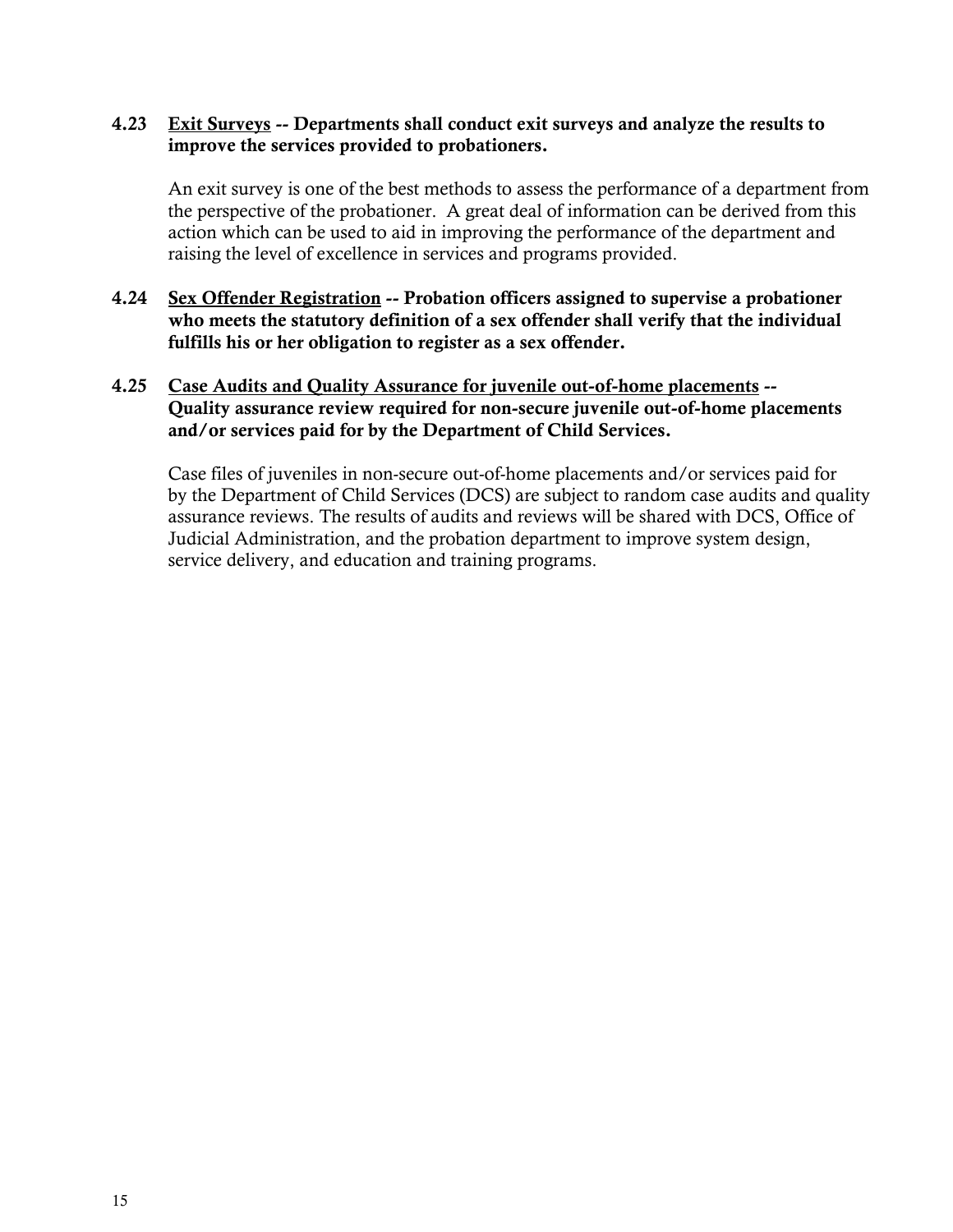# E. Political Affiliation

- 5.1 Employment -- Political affiliation shall not be a condition for/of employment or disqualification for employment as a probation officer.
- 5.2 Contributions -- Financial contributions to a political party shall not be required as a condition for/of employment as a probation officer.
- 5.3 Political Activity -- Political activity or membership in a political party shall be governed by the Code of Judicial Conduct adopted by the Supreme Court of Indiana.

Political activity, when appropriate, shall take place away from the office and any other employment location. No political activity is appropriate during working hours. Probation department staff should avoid any impression that their political expressions represent the department or any other person. No governmental property shall be used for any political purposes.

Court employees, including probation officers, may not run for or hold partisan elective office or hold office in a political party's central committee. Court employees, including probation officers, may be a candidate for non-partisan elective office, provided that the employee complies with the requirements of the Code of Judicial Conduct concerning performance of duties and conflict of interest. However, probation officers who wish to run for the non-partisan elective office of school board member should seek approval from the supervising judge prior to declaring an intention to run [See *Klunk v. St. Joseph*, 170 F. 3<sup>rd</sup> 772 (7<sup>th</sup> Cir. 1999)].

The appointing court(s) may enforce other limitations on political activity.

5.4 Political Expression -- Political expression by a probation officer shall not occur in a probation officer's supervision of a case.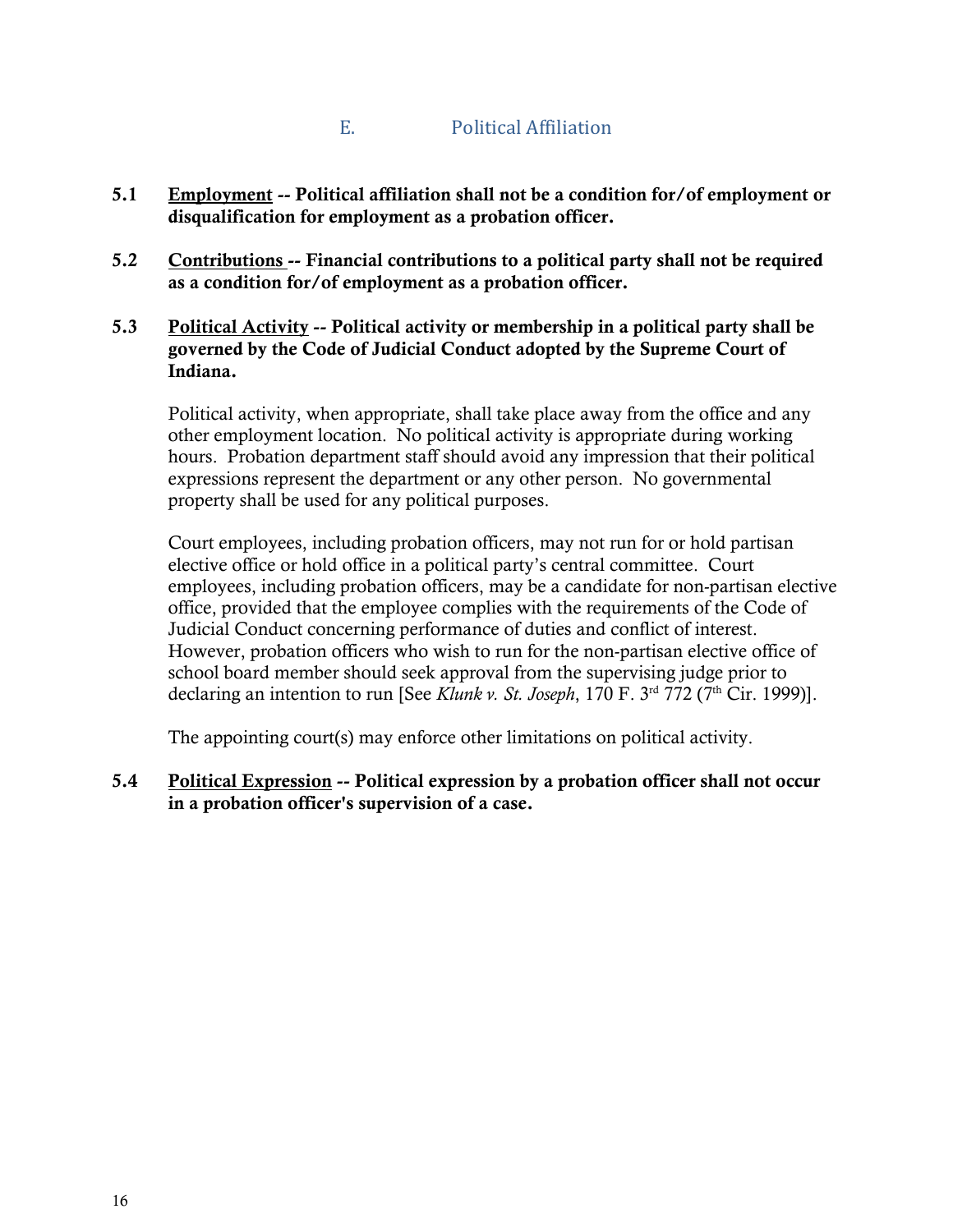# F. Code of Conduct for Indiana Probation Officers

The people of Indiana expect of probation officers: unfailing honesty; respect for the dignity and individuality of human beings; and a commitment to professional and compassionate service. To this end, probation officers of Indiana subscribe to the following principles:

## (1) Probation Officers Shall:

- a. Follow the directives of the Court, respecting its authority and recognizing at all times that they are an extension of the Court.
- b. Make available, for review by the Court, accurate records and all case information to assist in sound decisions affecting both the probationer and public safety.
- c. Serve each case with sincere concern and objectivity for the probationer's welfare without purpose of personal gain, and with respect for the probationer's human, civil and legal rights.
- d. Respect the importance of all elements of the criminal justice system, while cultivating relationships, promoting mutual respect, improving the quality of service, and furthering professional cooperation.
- e. Respect the rights of the public to be safeguarded from criminal/delinquent activity, while respecting the community's right to know, and at the same time balancing the public good with the probationer's rights of privacy.
- f. Without reservation, report any corrupt or unethical behavior which could affect either the integrity of the department or the status of the probationer.
- g. Maintain the integrity of private information by not seeking personal data beyond that needed to perform his/her duties, and only disclose case information as allowed by statutes, rules and departmental policies.
- h. Make clear those public statements that are personal views as opposed to those statements and positions that are on behalf of a department.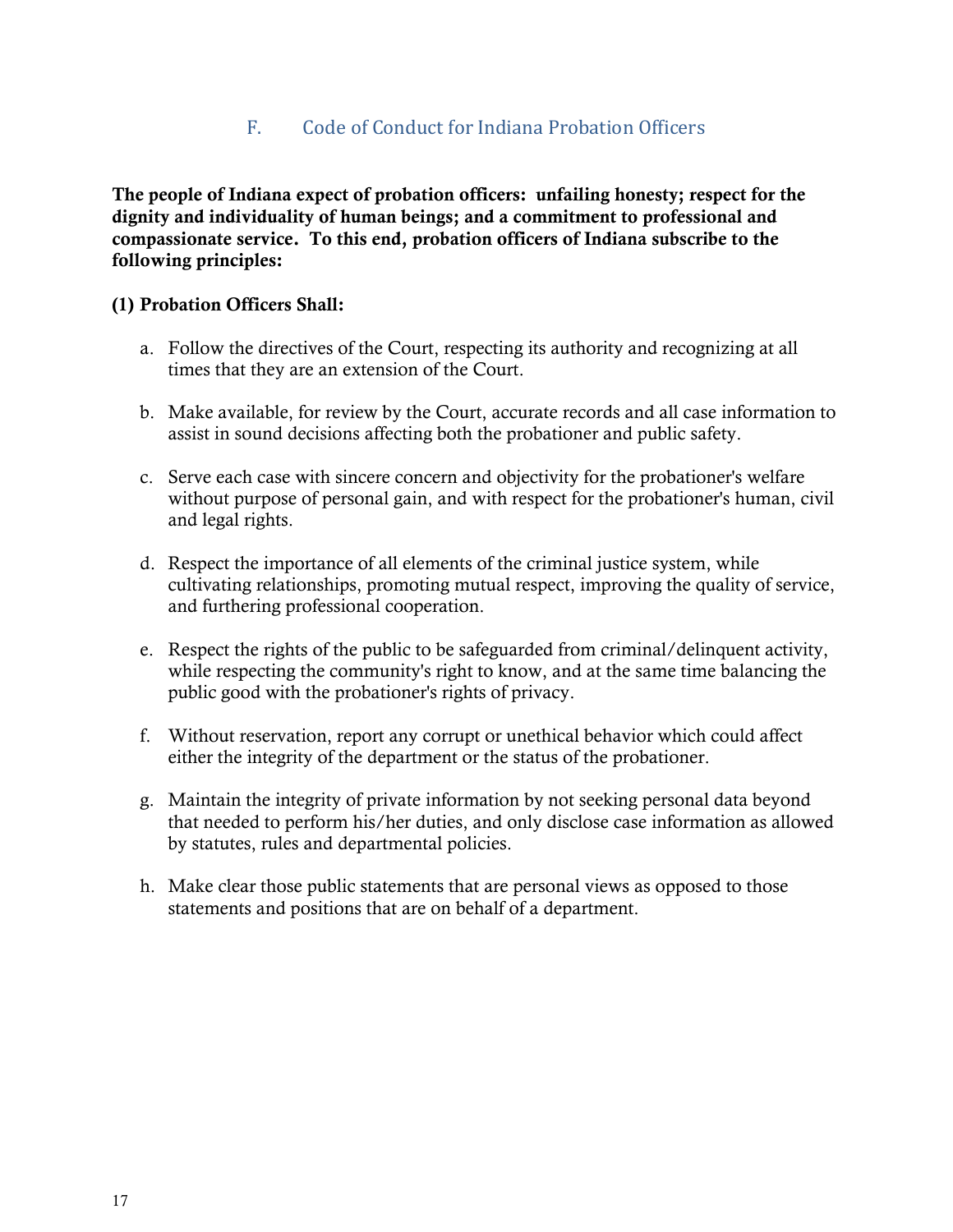## (2) Probation Officers Shall Not:

- a. Use official position to secure privileges or advantages, or promote any partisan political activity.
- b. Make critical statements of colleagues or their departments unless constructive in purpose.
- c. Allow personal interest to impair the objectivity that is required in their official capacity.
- d. Accept any gift or favor that may imply an obligation that is inconsistent with the free and objective performance of professional duties.
- e. Discriminate against any employee, prospective employee, or probationer on the basis of race, sex, religion, national origin, age, disability, personal characteristics, or status.
- f. Use speech, gestures or other conduct that could reasonably be perceived as sexual harassment.
- g. Make any public comment regarding a proceeding pending or impending in any court regarding supervision of any probationer.

# (3) Enforcement Procedures:

- a. The Chief Probation Officer or other probation officer appointed by the judge(s) will investigate reports of violations of the Code of Ethics. A written report with the results of the investigation shall be given to the judge(s) and the accused probation officer.
- b. If the probation department or a probation officer is accused of a violation of the Code of Conduct for Indiana Probation Officer, the supervising judge(s) should seek an opinion from the Judicial Qualifications Commission regarding the conduct in question. The judge(s) may make any appropriate disposition including, but not limited to, dismissal of the charges, discipline or removal of the probation officer from office.
- c. Probation Officers shall be subject to sections of the Code of Judicial Conduct that are applicable to court employees. The Code of Judicial Conduct supersedes the Code of Conduct for Indiana Probation Officers, if there is a conflict between the two codes.
- d. Any disciplinary action which results in a probation officer being relieved of his/her position shall be reported to the Indiana Office of Court Services.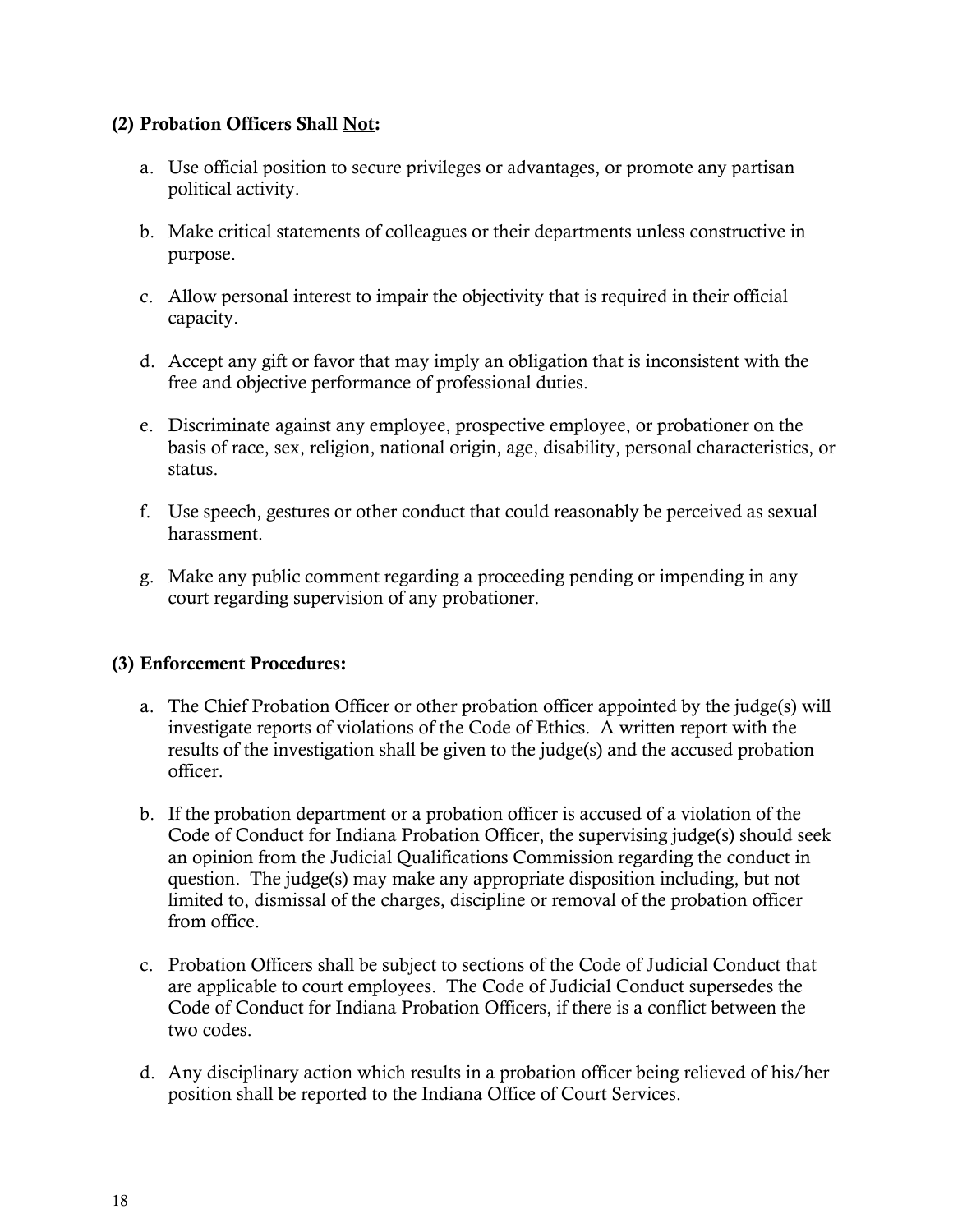# III. References and Citations

Caveat: The citations are for reference only and are not purported to be an exhaustive listing. Additionally, no mention is made of any relevant federal statutes or regulations. Please check the statutory supplements for updates. Copies of documents promulgated by the Judicial Conference of Indiana are available, upon request, from the Indiana Office of Court Services.

- A. Administrative Standards: See generally, IC 11-13-1 et seq.
- 1.4 Release of Information: The following are related Indiana statutes: IC 35-38-1- 13; IC 35-38-1-14; IC 35-38-1-10.5; IC 31-39-2 et. seq.; IC 5-2-5 et seq. & IC 5-2- 5.1 et seq. (release of data to criminal justice agencies).
- 1.9 Records Management: The following are related Indiana statutes: IC 5-15-1 et seq. & IC 5-15-5.1 et seq. (management of public records); IC 35-38-1-13; IC 35- 38-1-14; IC 31-39-2 et. seq.; IC 35-38-1-10.5; IC 5-2-5 et seq.; IC 5-2-5.1 et seq.; Indiana Administrative Rule 7 "Criminal (2)"; Ind. Admin. Rule 7 "Family Law (4) Juvenile Courts".
- 1.13 Minimum Salary Schedule: The following is related Indiana authority: IC 11- 13-1-8(b)(2); Schedule of Minimum Salaries for Probation Officers, Judicial Conference of Indiana, Adopted June 14, 1996; revised 2004.
- B. Certification & Training Standards: See generally, IC 11-13-1-8(f); Certification Proposal, Judicial Conference of Indiana, Adopted September 12, 1996; Qualifications for Probation Officers, Judicial Conference of Indiana, Effective July 1, 1984.
- C. Investigation Standards: See generally, IC 11-13-1-3; IC 35-38-1-8; IC 35-38-1- 9; IC 31-37-17 et. seq.; IC 31-34-18 et. seq.; Standard Indiana Presentence Investigation Report, approved by the Judicial Conference of Indiana Board of Directors on March 1993; Standard Indiana Preliminary Inquiry & Predispositional Report, approved by the Judicial Conference of Indiana Board of Directors on December 8, 1994.
- 3.1 Presentence/Predispositional Report Preparation: The following are related Indiana statutes: IC 35-38-1-8; IC 35-38-1-9; IC 35-38-1-14; IC 35-38-2.6-3; IC 31-37-17 et. seq; IC 31-34-18 et. seq.
- 3.5 Victim/Witness Notification: The following are Indiana statutes related to victim notification: IC 35-38-1-8.5; IC 35-38-1-9; IC 35-40-6-9; I.C. 11-13-3-3(e); See also, Standard Indiana Preliminary Inquiry & Predispositional Report, approved by the Judicial Conference of Indiana Board of Directors on December 8, 1994.
- 3.9 Completion of the Presentence/Predispositional Report: IC 35-38-1-12, IC 31- 37-17 et. seq. & IC 31-34-18 et. seq. are related Indiana statutes.
- 3.10 Disclosure of the Presentence Report: See IC 35-38-1-13 and IC 35-40-5-6(b).